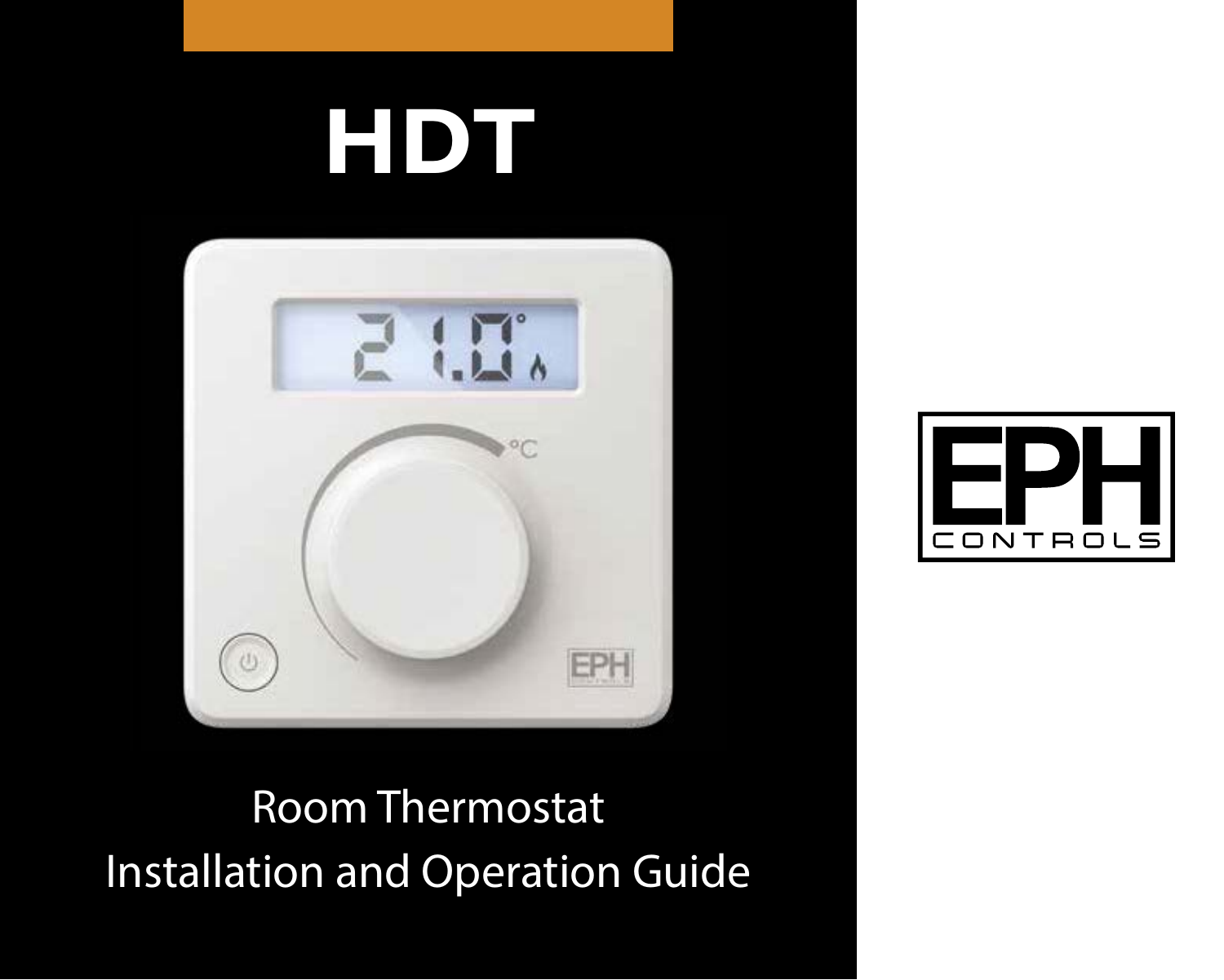# **Table of contents**

| <b>Installation Instructions</b>                       |                |  |  |  |
|--------------------------------------------------------|----------------|--|--|--|
| Factory default settings                               | $\overline{2}$ |  |  |  |
| Specifications                                         | 3              |  |  |  |
| <b>LCD Display</b>                                     | 4              |  |  |  |
| <b>Buttons</b>                                         | 5              |  |  |  |
| Wiring                                                 | 6              |  |  |  |
| Mounting & installation                                | 7              |  |  |  |
|                                                        |                |  |  |  |
| <b>Operating Instructions</b>                          |                |  |  |  |
|                                                        |                |  |  |  |
| On / Off Function & Adjusting the setpoint temperature |                |  |  |  |
| Locking the Keypad / Backlight                         | 12             |  |  |  |
| Menu Function                                          | 13             |  |  |  |
| PO 1 Operating Mode                                    | 13             |  |  |  |
| Nor (Normal Mode)                                      | 14             |  |  |  |
| Delay Start Control (On/Off)                           | 15             |  |  |  |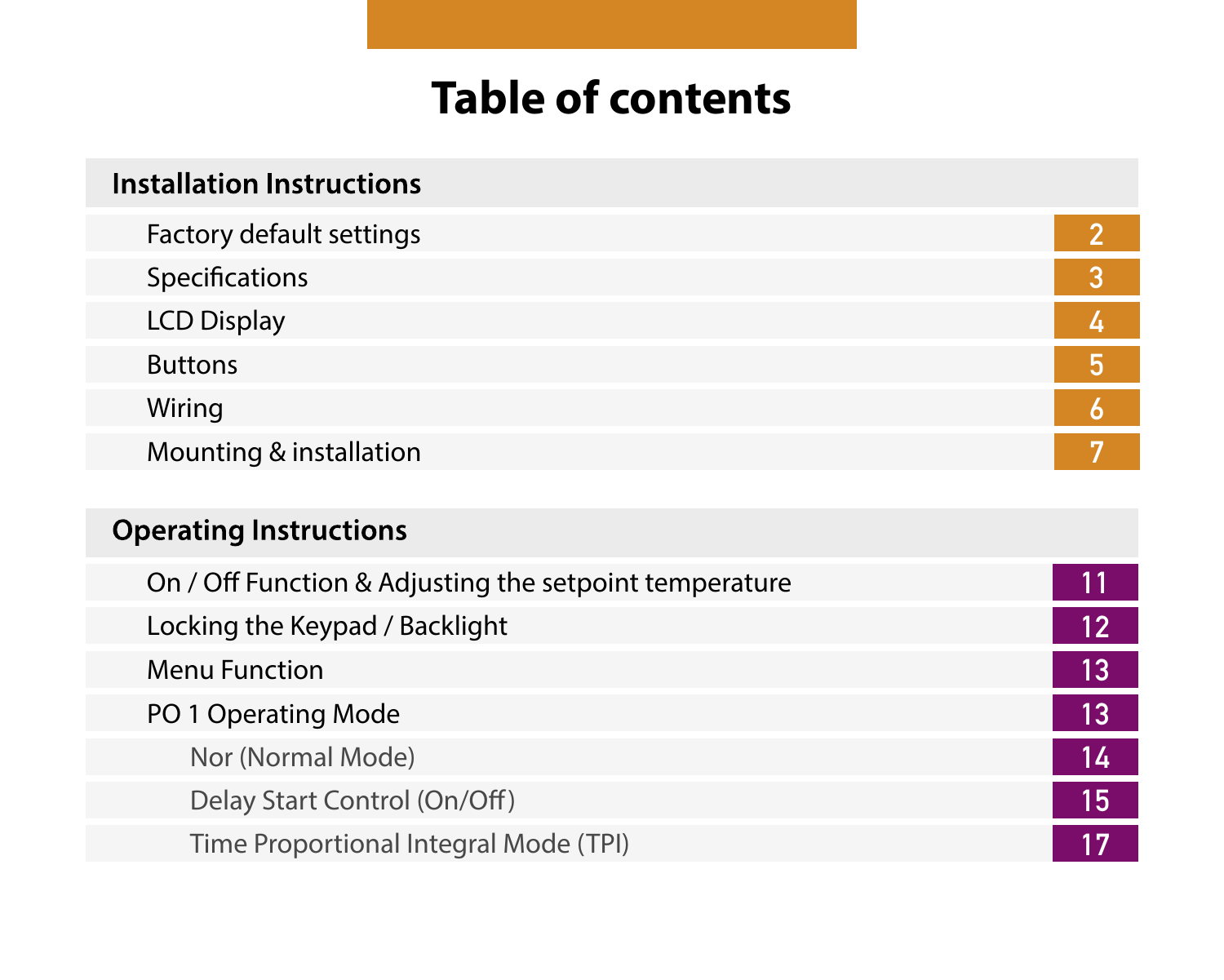| PO 2 Setting High and Low limits |  |
|----------------------------------|--|
| PO 3 Hysteresis HOn and HOff     |  |
| PO 4 Calibration                 |  |
| PO 5 Setback Mode                |  |
| PO 6 Frost Protection            |  |
| Resetting the Thermostat         |  |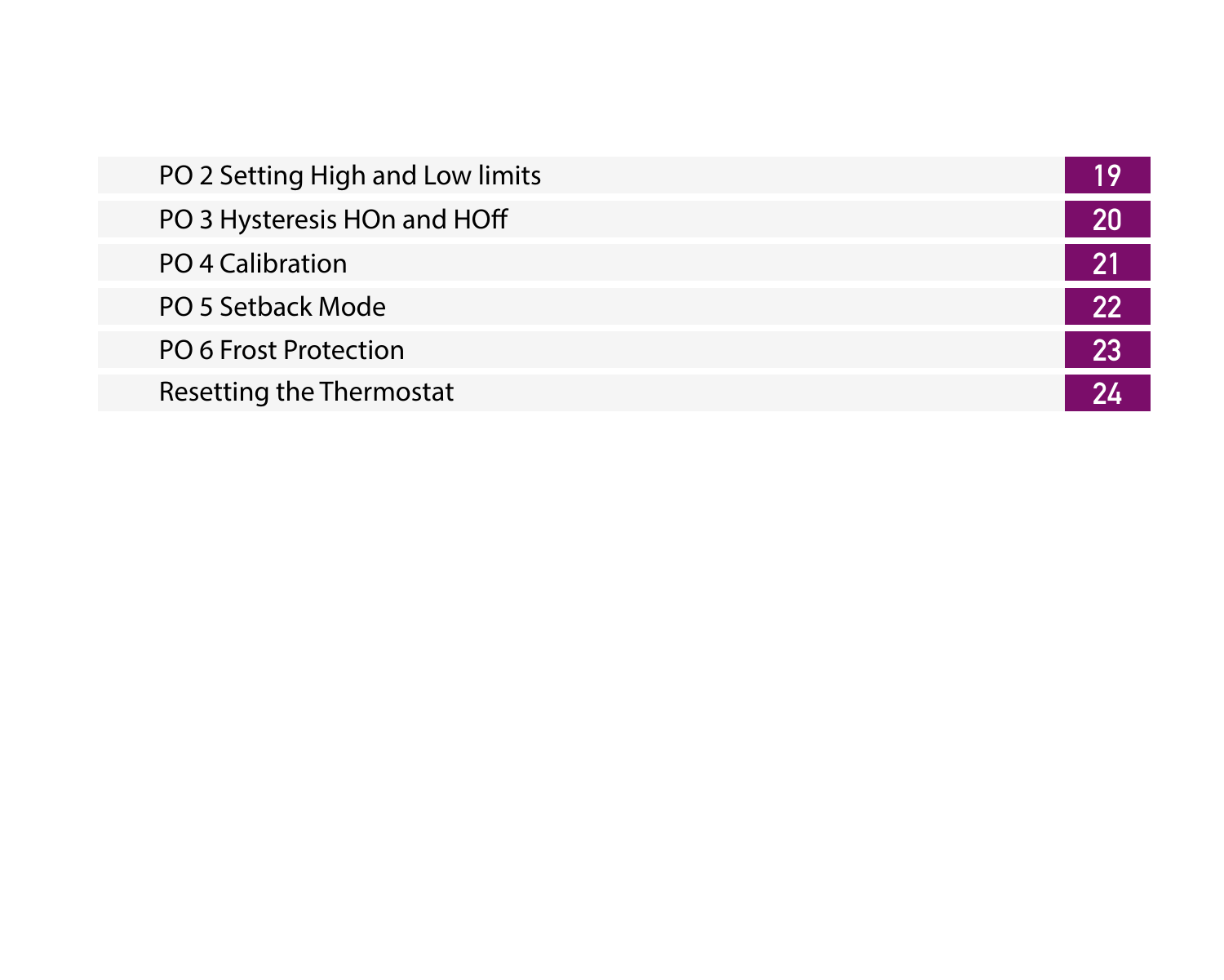

### Mains operated non-programmable Room Thermostat

**Installation Instructions**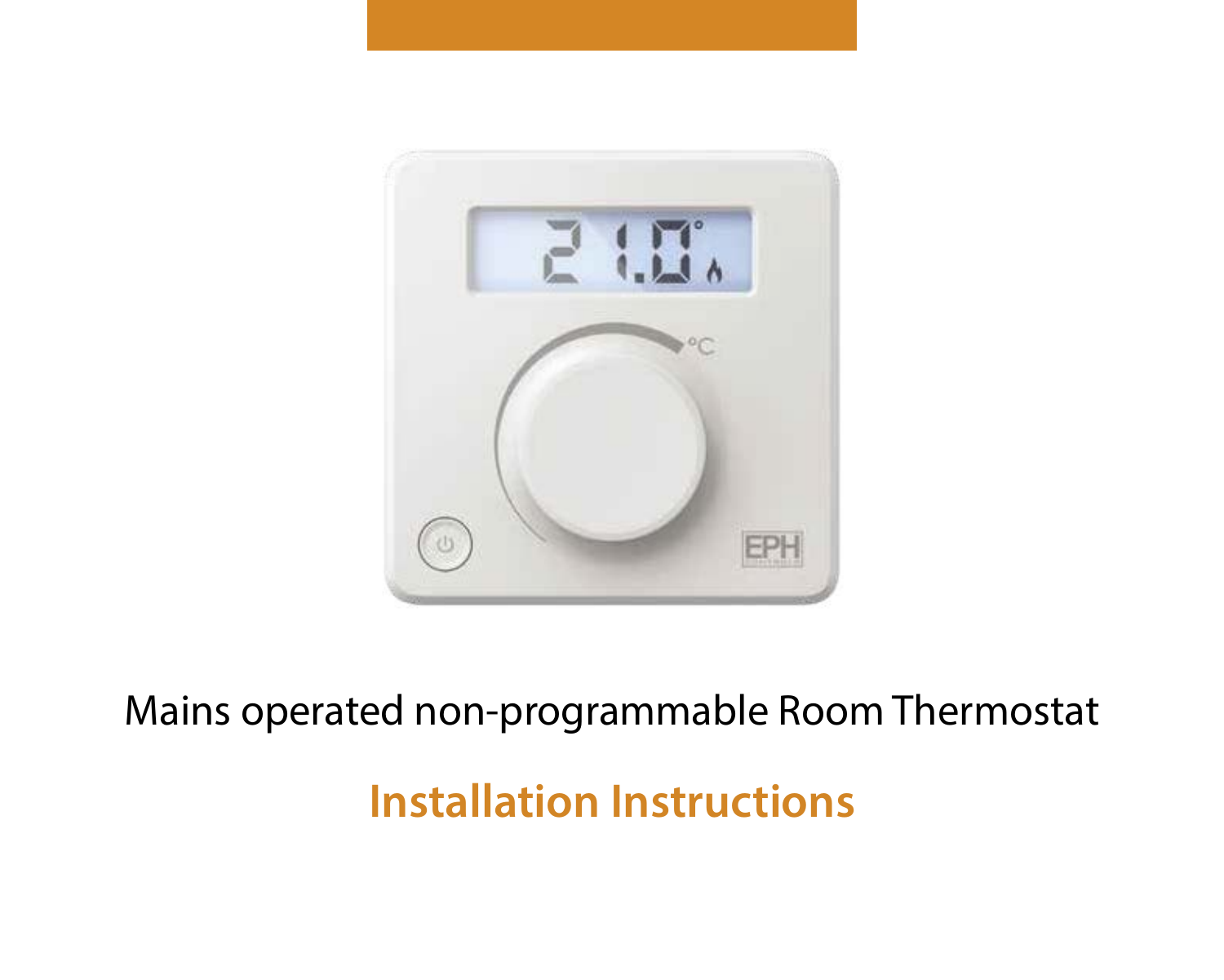## **Factory default settings**



| Contacts:                      | <b>Volt Free</b>      |
|--------------------------------|-----------------------|
| High and Low Temp. limitation: | Ωff                   |
| Keypad lock:                   | Ωff                   |
| Backlight:                     | Auto                  |
| Setback:                       | $0.0^{\circ}$ C (off) |
| Operating mode:                | Normal                |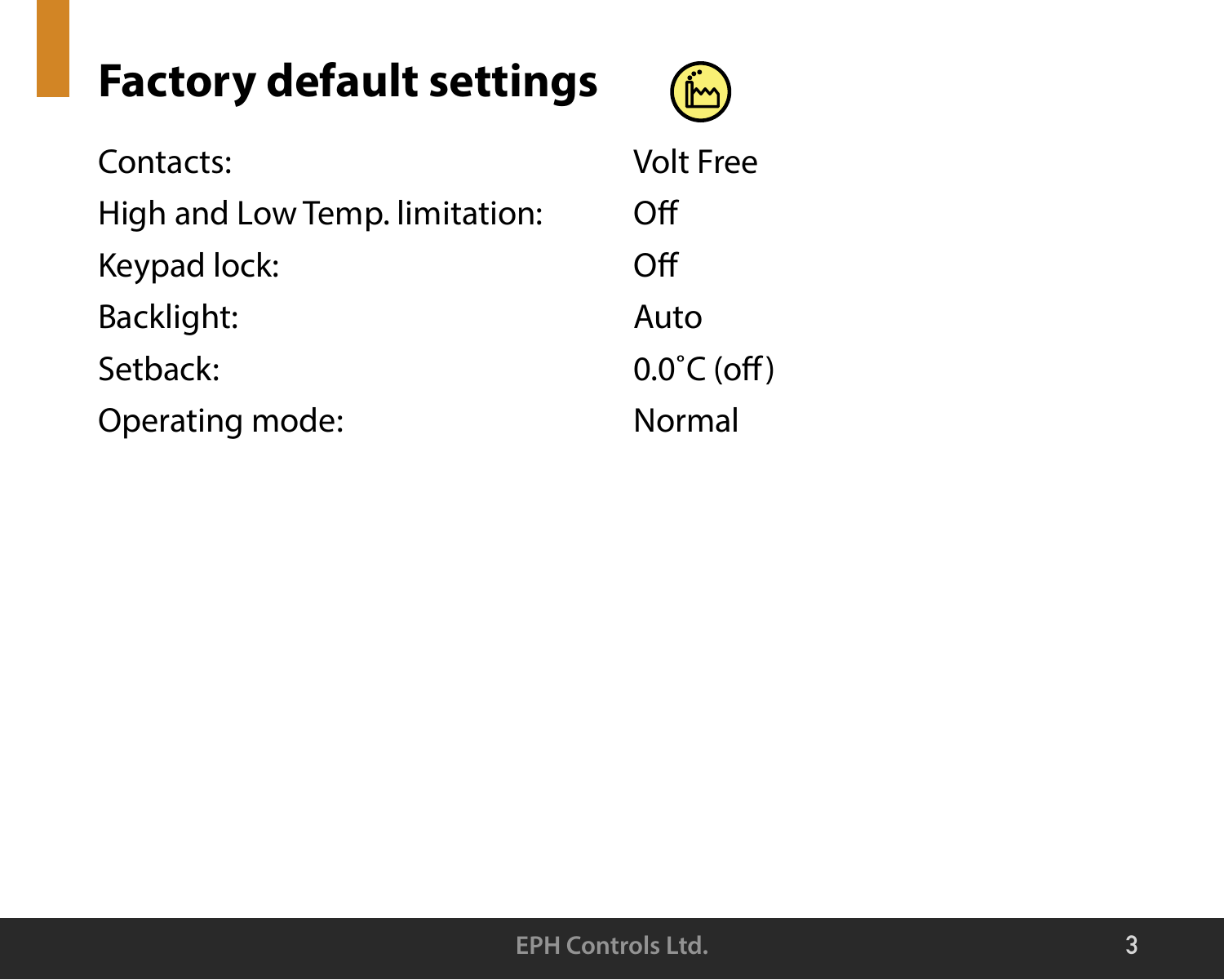# **Specifications**

| Power supply / Input:                | 230Vac 50-60Hz              |
|--------------------------------------|-----------------------------|
| Power consumption:                   | 7mA / 1 Watt                |
| Temperature range:                   | $535^{\circ}$ C             |
| Ambient temperature:                 | $045^{\circ}$ C             |
| Ambient admissible humidity: 5-95%RH |                             |
| Contact rating:                      | 7A 230Vac                   |
| Dimensions:                          | 85 x 85 x 36mm              |
| Temperature sensor:                  | <b>NTC 100K</b>             |
| Backlight:                           | White                       |
| IP rating:                           | <b>IP20</b>                 |
| Pollution degree:                    | 2                           |
| Switching differential:              | Adjustable from 0.0 - 1.0°C |
|                                      | 0.1°C increments            |
| Automatic action:                    | 1А                          |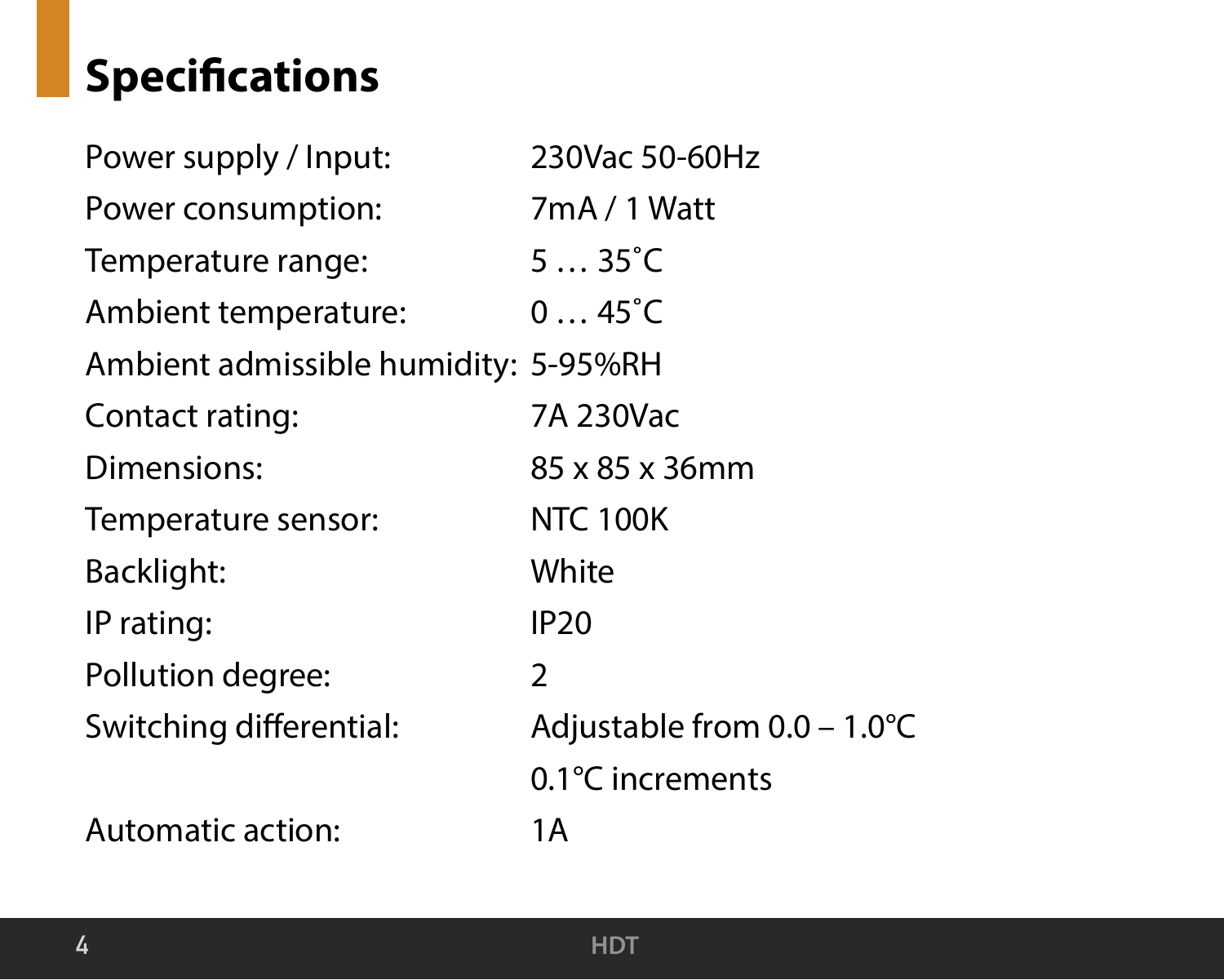# **LCD Display**

| $[1]$            | 88.8 | Shows the current / target temperature.                                    |
|------------------|------|----------------------------------------------------------------------------|
| $[2]$            | -8   | If the keypad is locked, the lock symbol is<br>displayed.                  |
| $[3]$ $\uparrow$ |      | When the thermostat is calling for heat, the flame<br>symbol is displayed. |
| [4]              | LIM. | When a high or low temperature limit is set, 'LIM'<br>is displayed.        |
| [5]              | SB   | Displayed when setback is enabled.                                         |
| [6]              | DS   | Displayed when delay start is enabled.                                     |

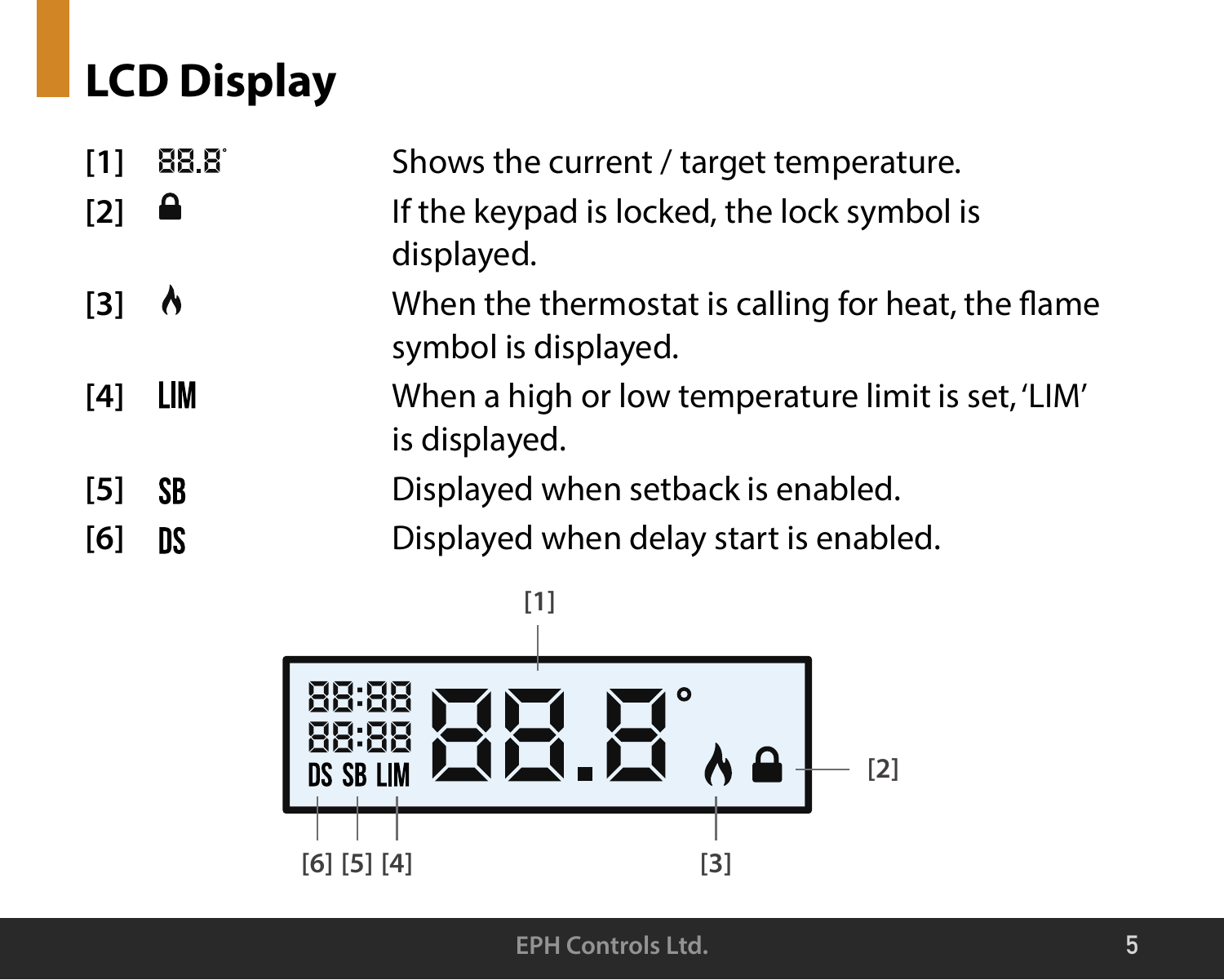

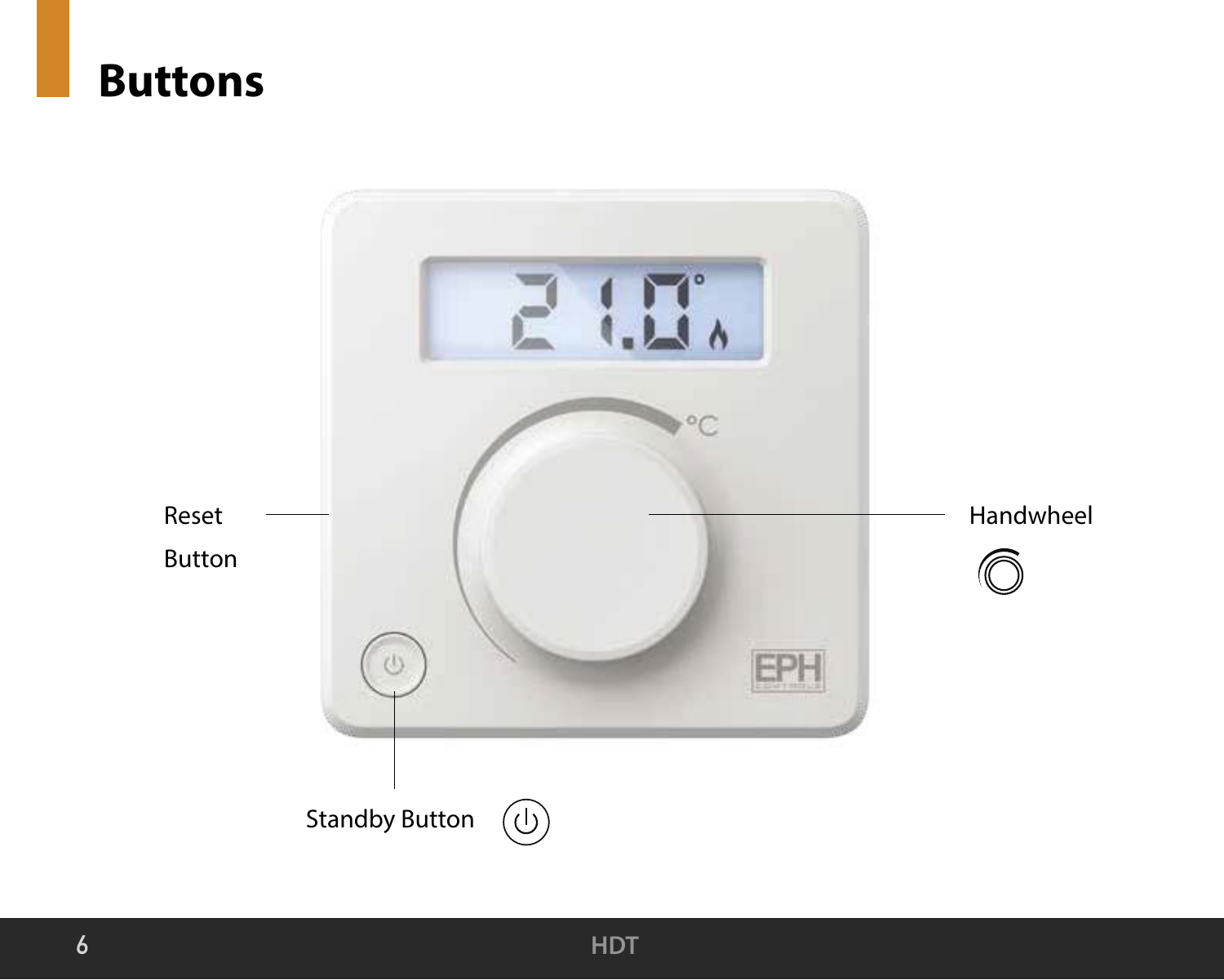

230V on Terminal 1: Thermostat works in Normal mode

0V on Terminal 1: Thermostat works in Setback mode

\* If mains output is required terminals L and 2 must be electrically linked.

#### **Terminal Connections**

|            | Live In    |
|------------|------------|
| N          | Neutral In |
| Terminal 1 | Setback    |
| Terminal 2 | Common     |
| Terminal 3 | On         |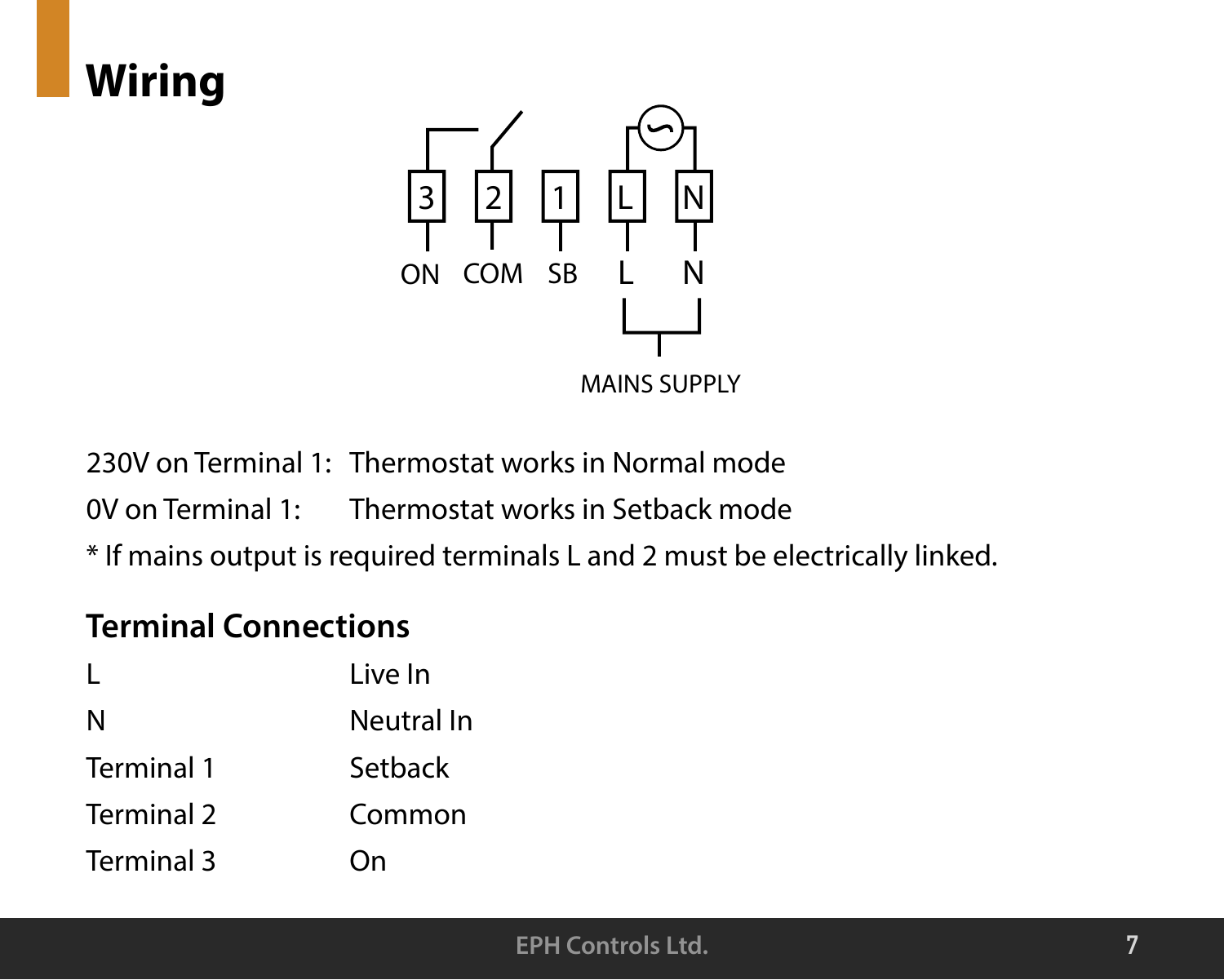## **Mounting & Installation**

#### **Caution!**

- Installation and connection should only be carried out by a qualified person.
- Only qualified electricians or authorised service staff are permitted to open the thermostat.
- If the thermostat is used in a way not specified by the manufacturer, its safety may be impaired.
- **Prior to setting the thermostat, it is necessary to complete all required settings** described in this section.
- Before commencing installation, the thermostat must be first disconnected from the mains.

#### **This thermostat can be mounted in the following ways:**

- **1) Directly mounted on wall**
- **2) To a recessed conduit box**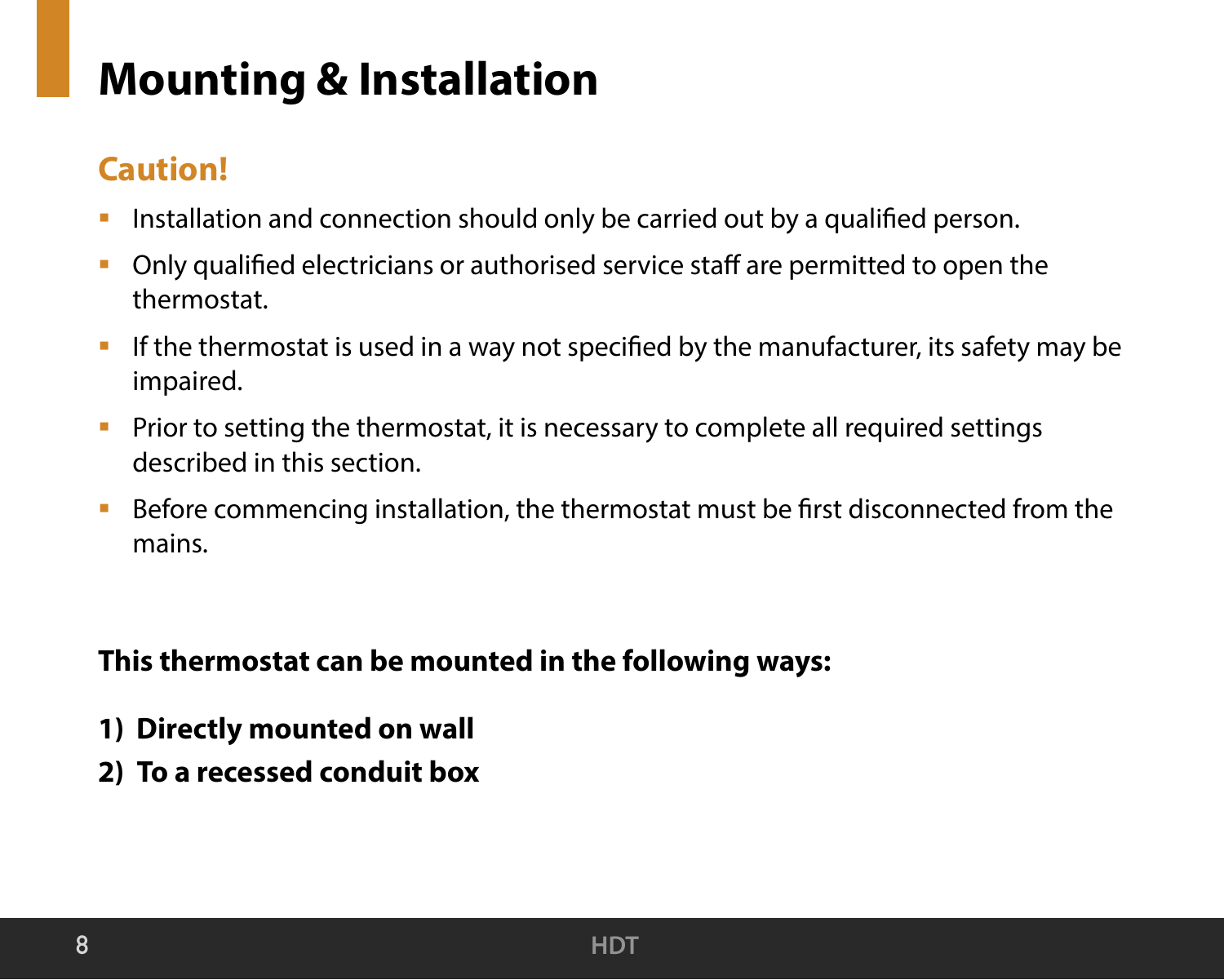- 1) Remove the thermostat from its packaging.
- 2) Choose a mounting location so that the thermostat can measure the room temperature as accurately as possible.
	- Mount the thermostat 1.5 metres above the floor level.
	- Prevent direct exposure to sunlight or other heating / cooling sources.
- 3) Use a philips screwdriver to loosen the screw on the bottom of the thermostat to open the front housing.
- 4) Screw the backplate onto a back box or directly to the surface.
- 5) Wire the thermostat according to the wiring diagram on page 6.
- 6) Close the front housing and tighten the screw on the bottom of the thermostat.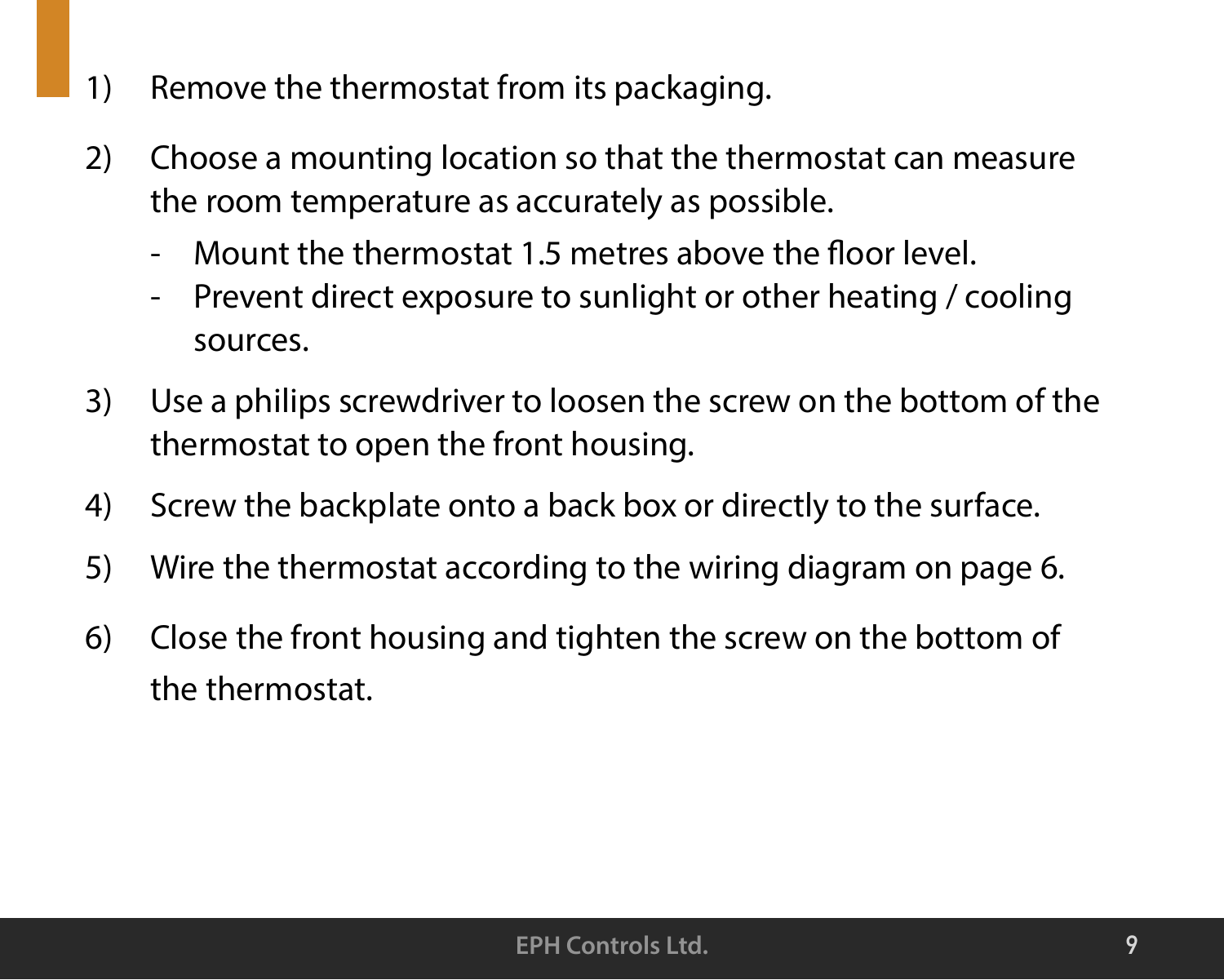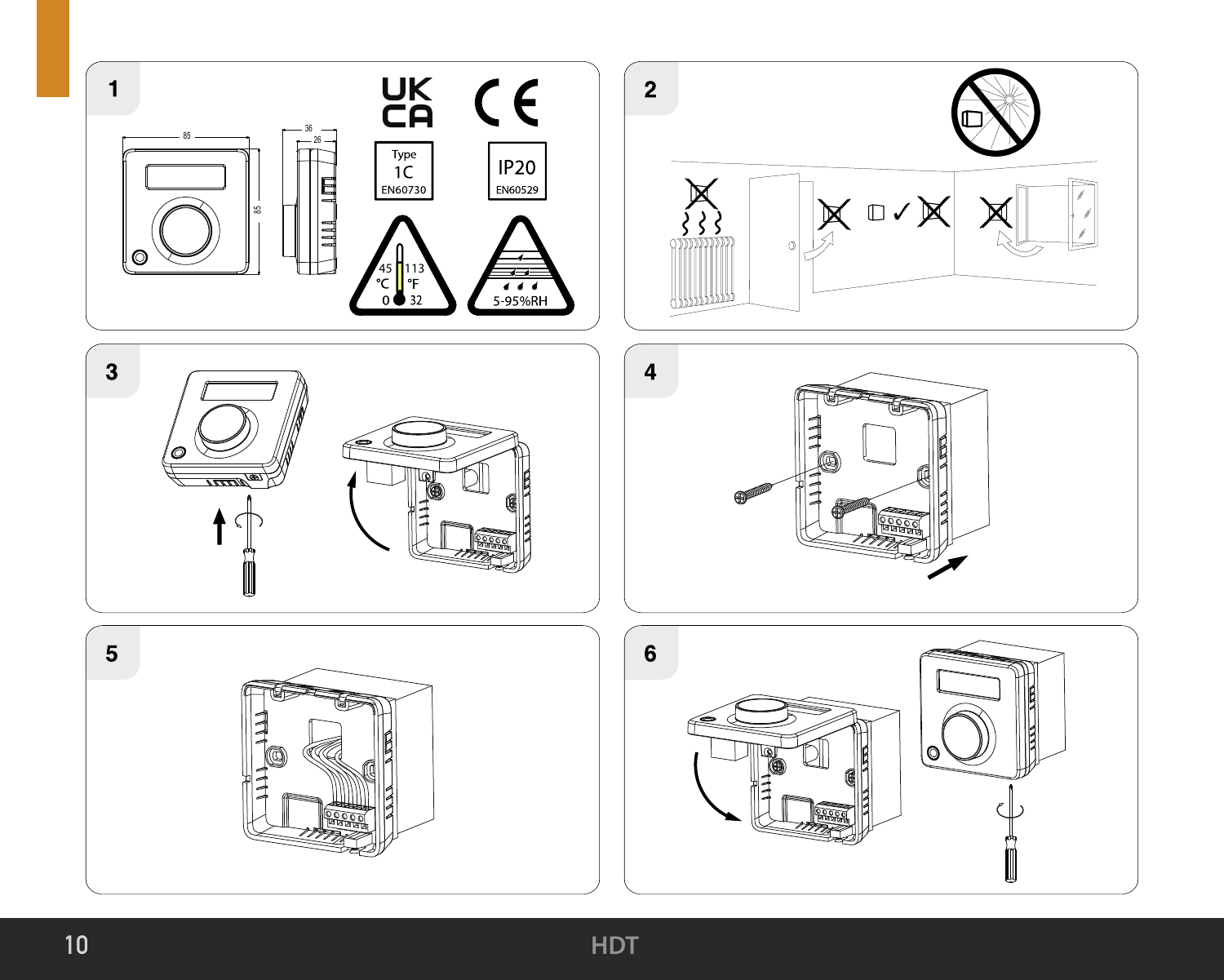

### Mains operated non-programmable Room Thermostat

### **Operating Instructions**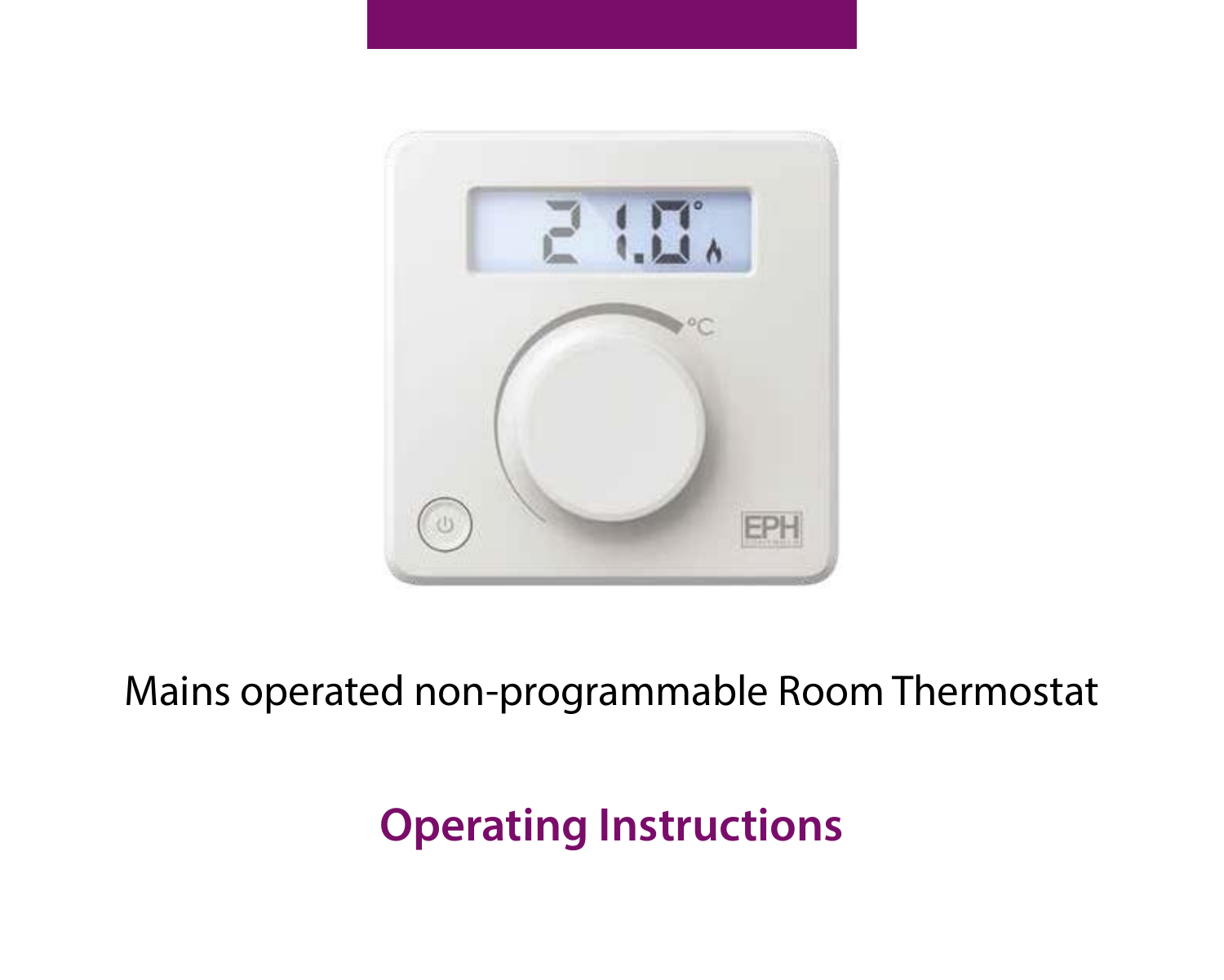# **On / Off Function**

Press  $\left(\overline{0}\right)$  to turn the thermostat On or Off.

When in the ON mode the thermostat will display the current ambient temperature.

When in the OFF mode the thermostat will display the current ambient temperature and the word 'OFF'.

# **Adjusting the setpoint temperature**

Rotate  $\widehat{\mathbb{O}}$  clockwise to increase the target temperature. Press  $\widehat{\mathbb{O}}$  or wait 5 seconds. The target temperature is now saved. Rotate  $\bigcirc$  anti-clockwise to decrease the target temperature. Press  $\widehat{\mathbb{O}}$  or wait 5 seconds. The target temperature is now saved.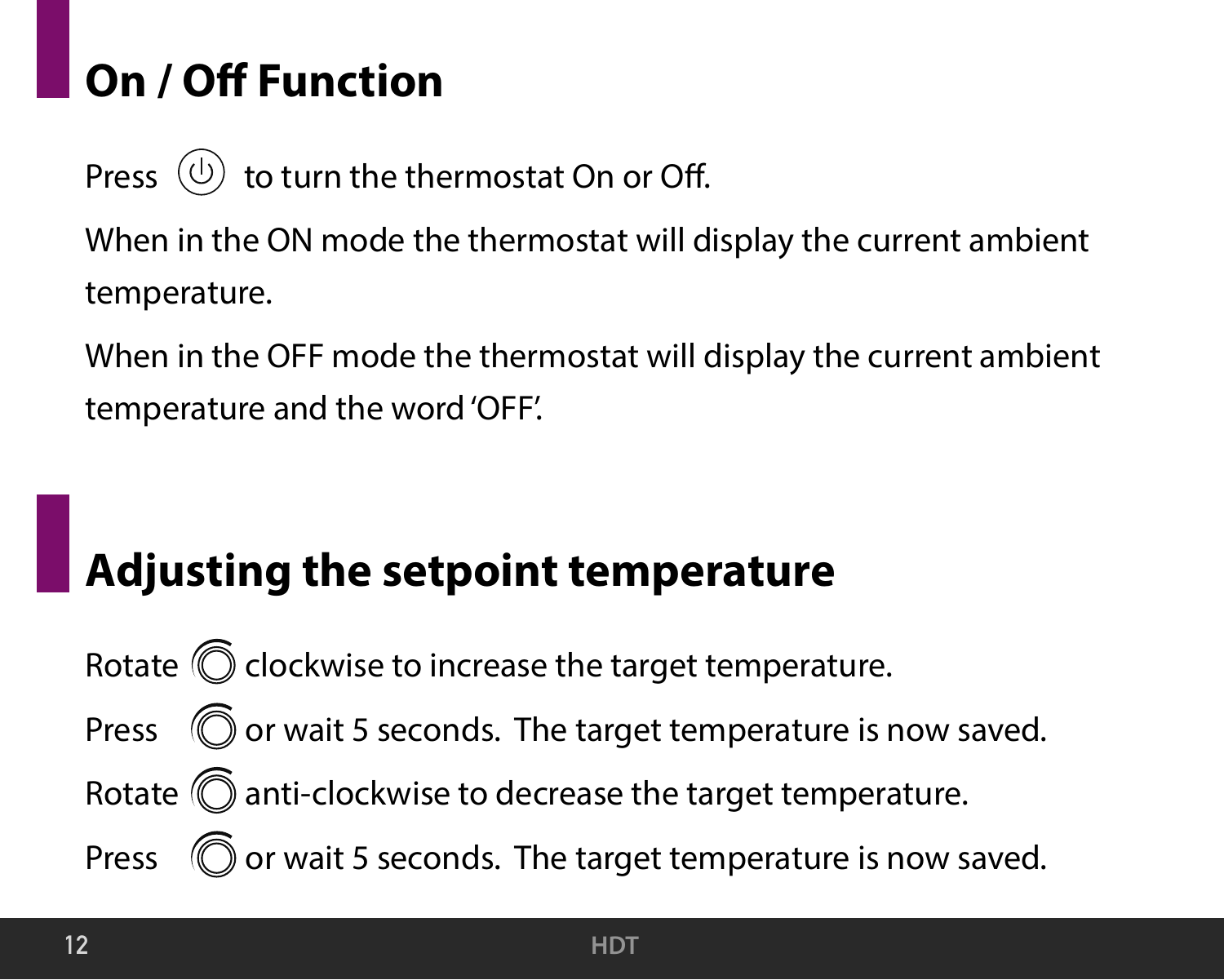# **Locking the Keypad**

To lock the thermostat, press  $\widehat{\mathbb{O}}$  for 10 seconds.

 $\triangle$  will appear on the screen. The buttons are now disabled.

To unlock the thermostat, press  $\widehat{\mathbb{O}}$  for 10 seconds.

**△** will disappear from the screen. The buttons are now enabled.

### **Backlight** (M) AUTO



There are three settings for selection.

**'bL AUtO'** The backlight is on for 10 seconds when any button is pressed.

- **'bL On'** The backlight is permanently on.
- 'bL OFF' The backlight is permanently off.

To adjust the backlight setting, press  $(\theta)$  for 10 seconds.

'bL AUtO' appears on the screen.

Rotate  $\widehat{\mathbb{O}}$  to change the mode between AUTO, ON and OFF.

Press  $\widehat{\mathbb{O}}$  to confirm selection and to return to normal operation.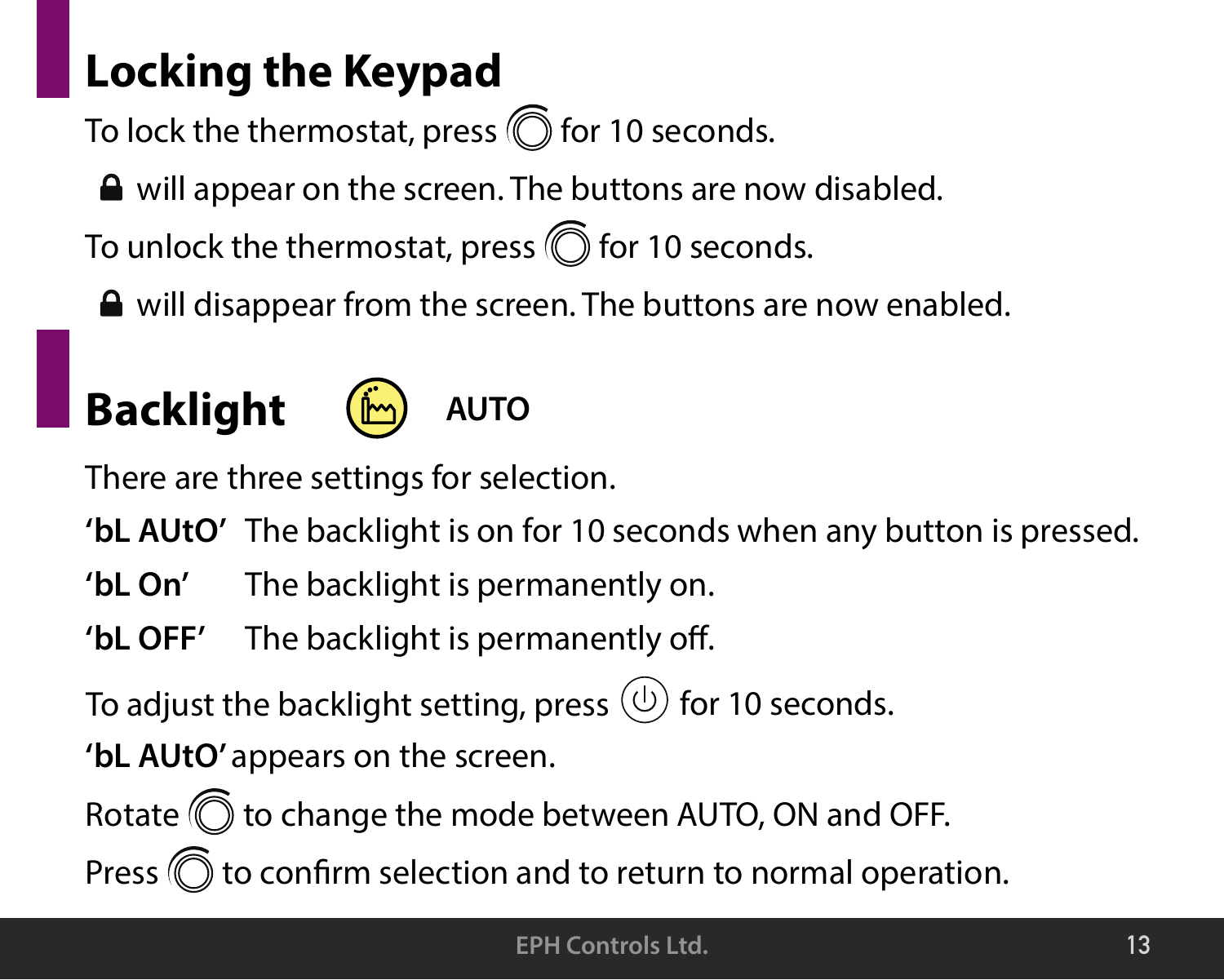### **Menu Function**

This menu allows the user to adjust additional functions.

# **PO 1 Operating Mode (Normal / Delay Start / TPI)**

There are three settings for selection, Normal, Delay Start or TPI mode. The default setting is Normal. Press and hold the  $\textcircled{a}$  and  $\textcircled{b}$  together for 5 seconds, P01 & Nor will appear on the screen,  $P$ ress  $\overline{\mathbb{O}}$  to select. Rotate  $\widehat{\mathbb{O}}$  to select between **Nor** (Normal mode) **dS** (delay start mode) **tPi** (Time proportional integral mode) Press  $\widehat{\mathbb{O}}$  to confirm the mode.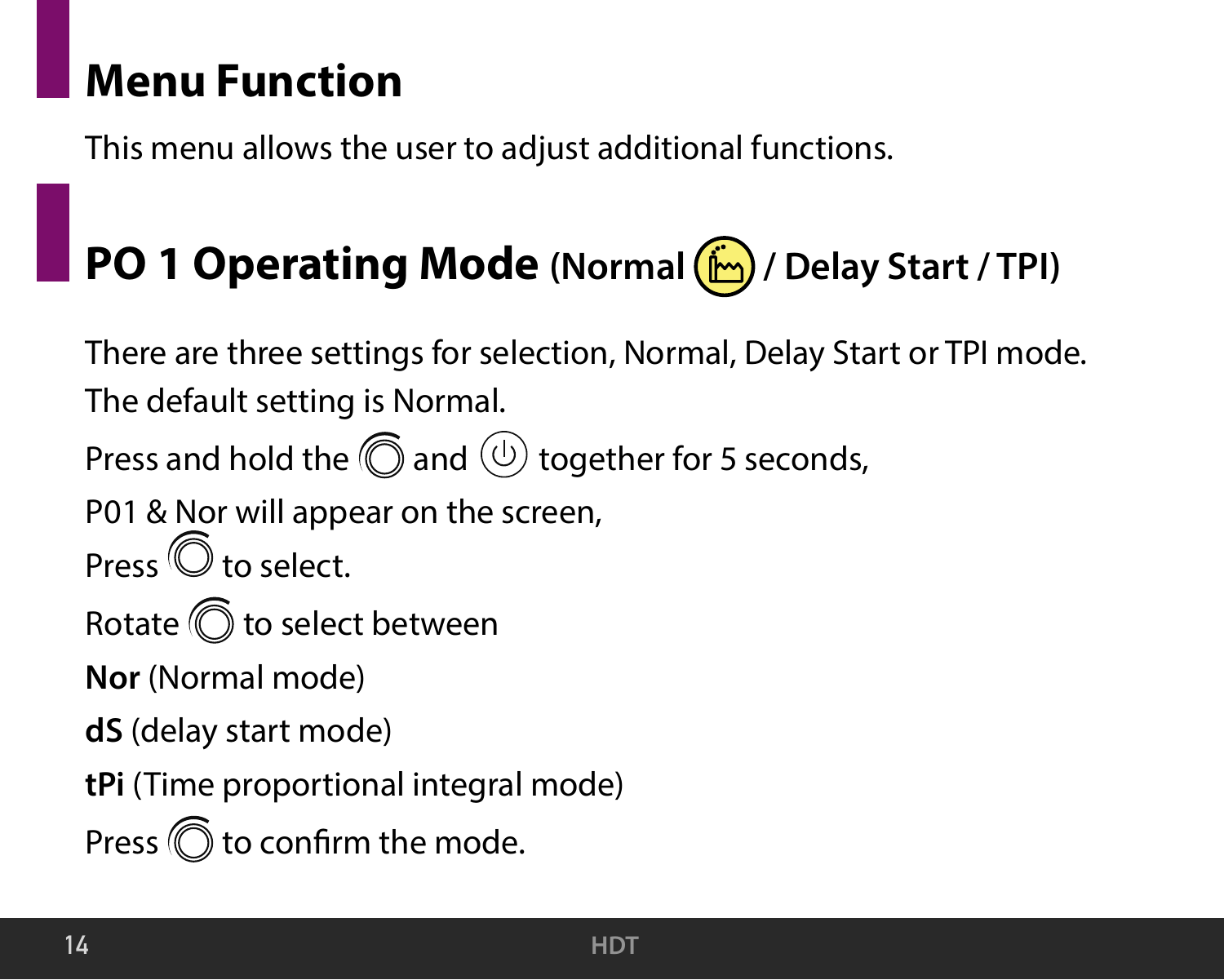# **PO 1 Operating Mode (Normal / Delay Start / TPI)**

#### **Nor (Normal Mode)**

When the temperature falls below the setpoint temperature,  $\Lambda$  will appear and the thermostat will activate the demand for heat.

When the temperature rises above the setpoint temperature,  $\Lambda$  will disappear, and the thermostat will cancel the demand for heat.

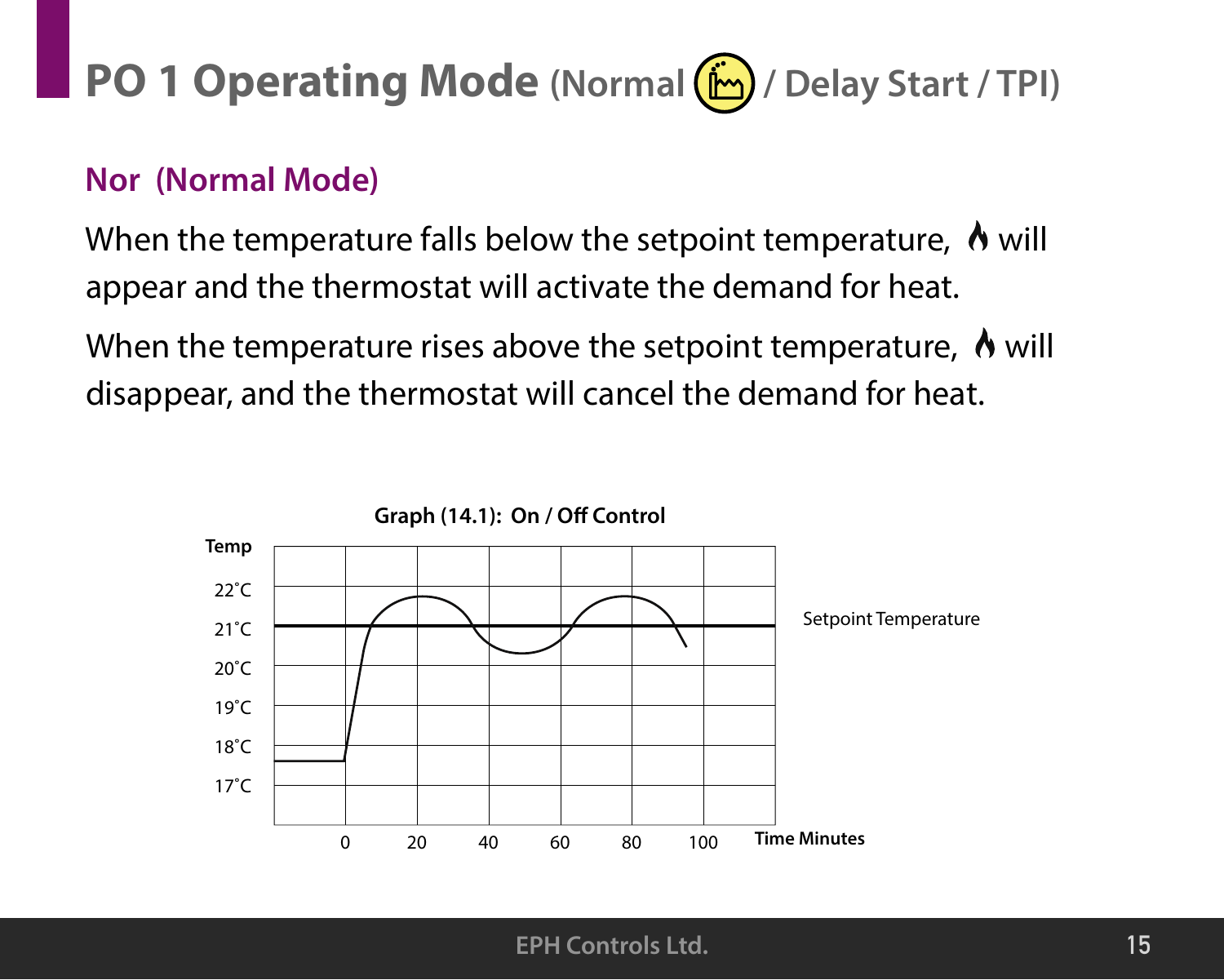# **PO 1 Operating Mode** (Normal  $\left(\frac{F}{F}\right)$  / Delay Start / TPI)

#### **Delay Start Control (On/Off)**

When the delay start mode is active, 'dS' will appear continuously on the screen. When in this mode the thermostat is delayed by a variable time depending on the current temperature, setpoint temperature and also the fall in temperature from when the delay start has activated. The  $\Lambda$  will flash until the thermostat activates.



**Graph (15.1): Delay Start Control** 

E.g: If the temperature is 6˚C below the thermostat setpoint, the thermostat will call for heat immediately.

If the temperature is 2˚C below the setpoint, the thermostat will not call for heat for 32 minutes.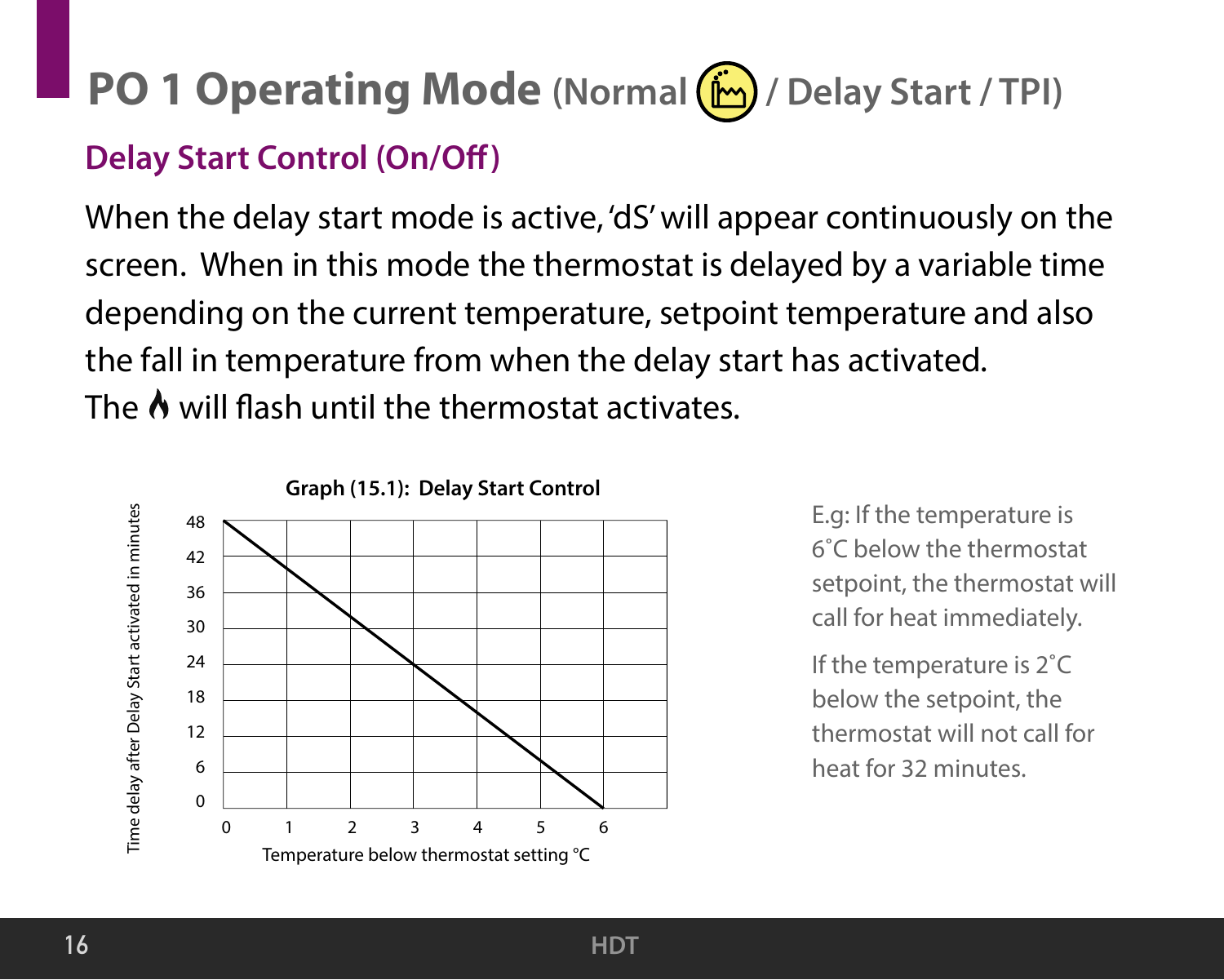When activated the thermostat will allow the heating system time to reach the setpoint and delay start will remain inactive until it reaches this setpoint.

#### **Delay start can be reactivated by:**

- 1. Lower the setpoint below the current temperature.
- 2. Press  $\textcircled{}$  to set the temperature.
- 3. Increase the setpoint above the zone temperature within 6° .
- 4. Press  $\widehat{\mathbb{O}}$  to confirm.

The heating will be delayed as per the graph on page 15.

If the difference between the actual temperature and the setpoint is  $1^{\circ}C$ 

the thermostat will delay starting for circa 40 minutes.

If the difference between the actual temperature and the setpoint is  $3^{\circ}$ C the thermostat will delay starting for circa 24 minutes.

If the difference is  $6^\circ$ C or more then the thermostat will be switched on immediately.

The time delay will change if the temperature drops from the original calculation.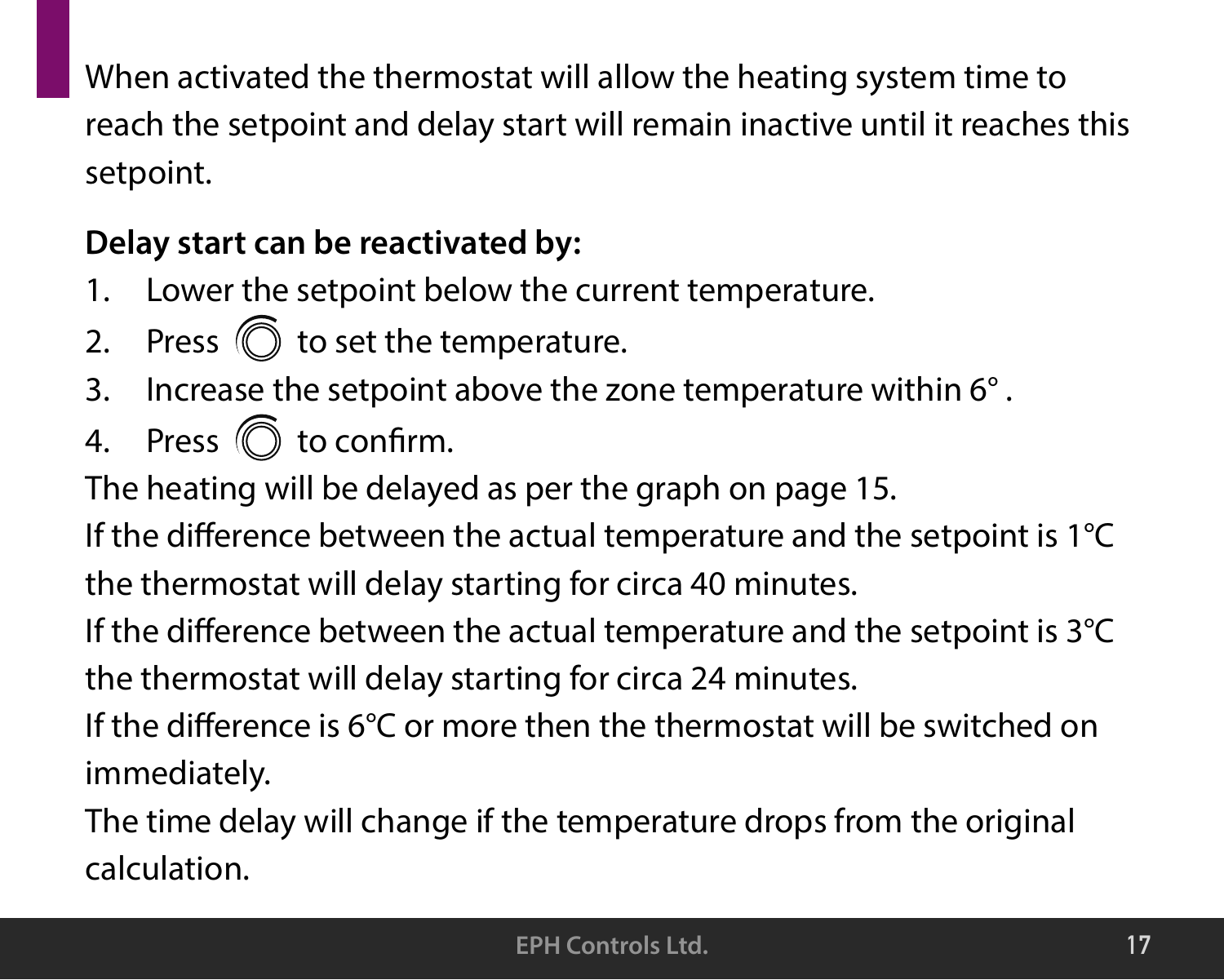# **PO 1 Operating Mode (Normal / Delay Start / TPI)**

#### **Time Proportional Integral Mode (TPI)**

When the thermostat is in TPI mode and the temperature is rising in the zone and falls into the Proportional Bandwith section, TPI will start to affect the thermostats operation. The thermostat will turn on and off as it gains heat so that it doesn't overshoot the setpoint by too much. It will also turn on if the temperature is falling so it doesn't undershoot the setpoint which will leave the user with a more comfortable level of heat.

There are 2 settings that will affect the thermostats operation

- 1. The number of heating cycles per hour
- 2. The Proportional Bandwith

# **CyC – Number of Heating Cycles per hour 6 Cycles**

This value will decide how often the thermostat will cycle the heating on and off when trying to achieve the setpoint temperature. You can select 2/3/6 or 12.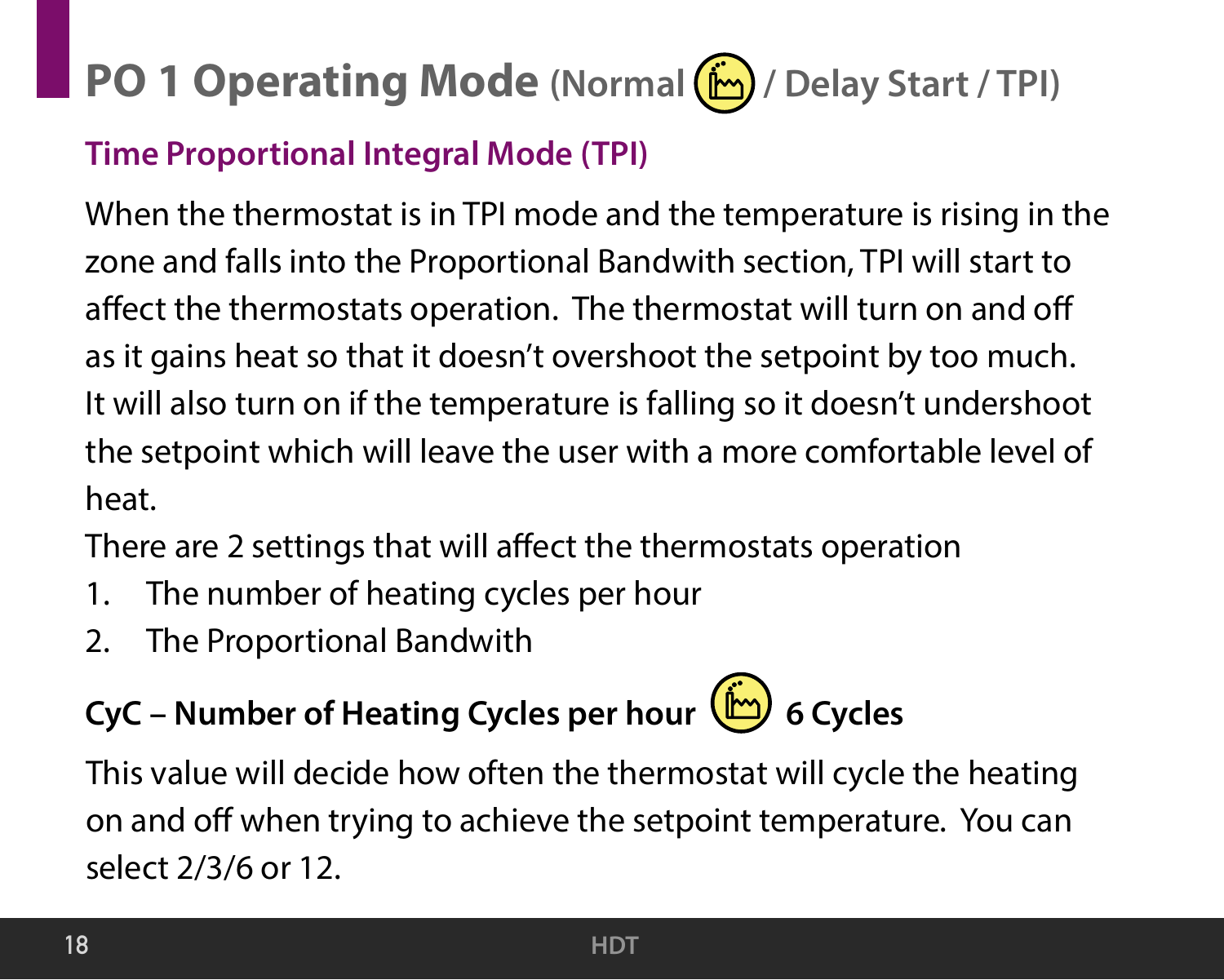# **Pb -Proportional Bandwith 2°C**

This value refers to the temperature below the setpoint at which the thermostat will start to operate in TPI control. You can set this temperature from 1.5°C to 3.0°C in 0.1°C increments.

**Graph (18.1): TPI Control**

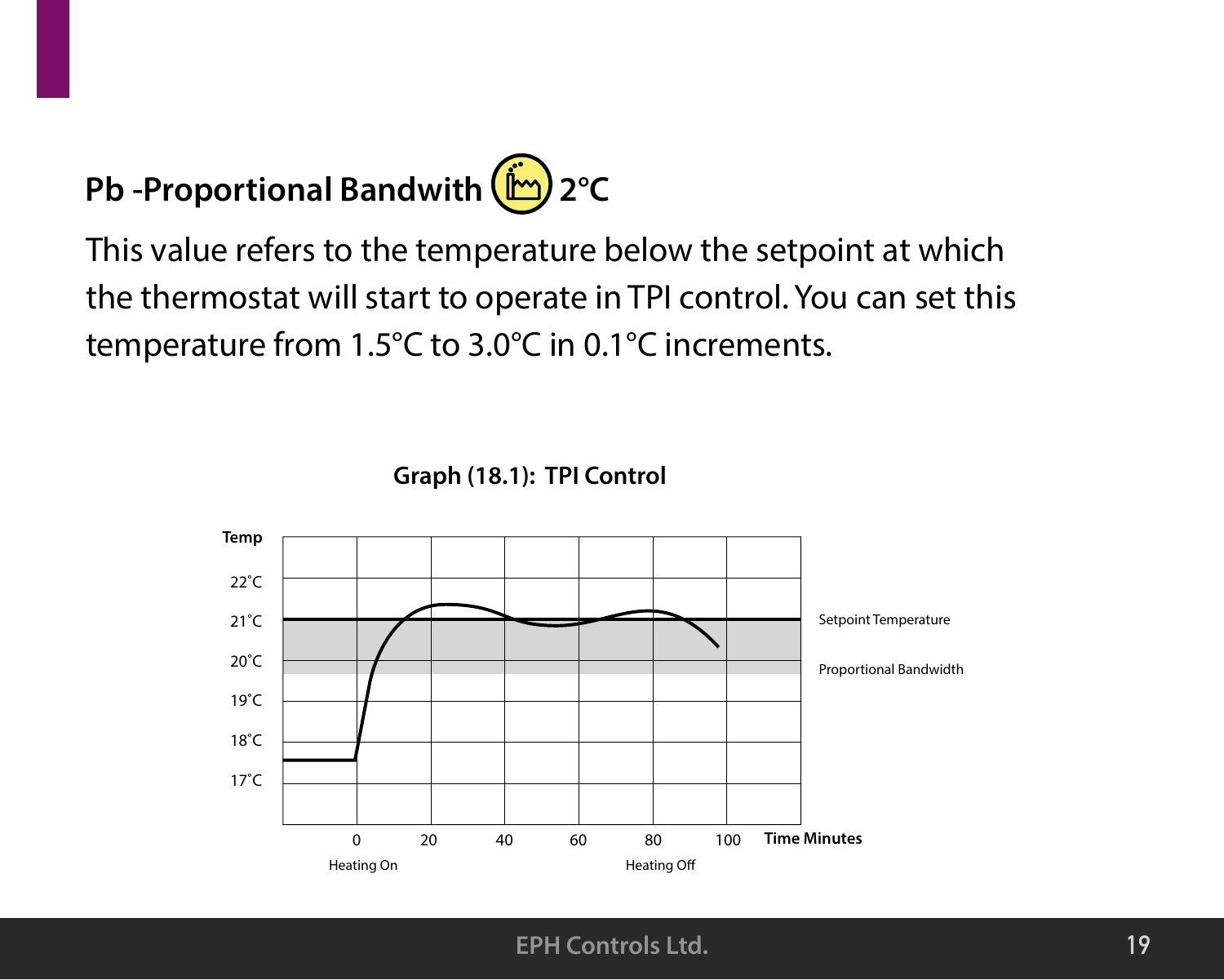# **PO 2 Setting High and Low limits (b)** Hi 35°C Lo 5°C

This menu allows the installer to change the minimum and maximum temperatures that the thermostat can be set at.

To access this setting press and hold  $\textcircled{a}$  and  $\textcircled{b}$  together for 5 seconds.

'P01 & Nor' will appear on the screen.

Rotate  $\textcircled{C}$  clockwise.

'P02 & HI LO' will appear on the screen.

Press  $\bigcirc$  to select.

'Hi Lim' will appear on the screen and the temperature will begin to flash.

Rotate  $\textcircled{}$  to select the high limit for the thermostat.

Press  $\bigcirc$  to confirm.

'Lo Lim' will appear on the screen and the temperature will begin to flash.

Rotate  $\textcircled{}$  to select the low limit for the thermostat.

Press  $\widehat{\mathbb{O}}$  to confirm. The settings will be saved and the user will be returned to the previous screen.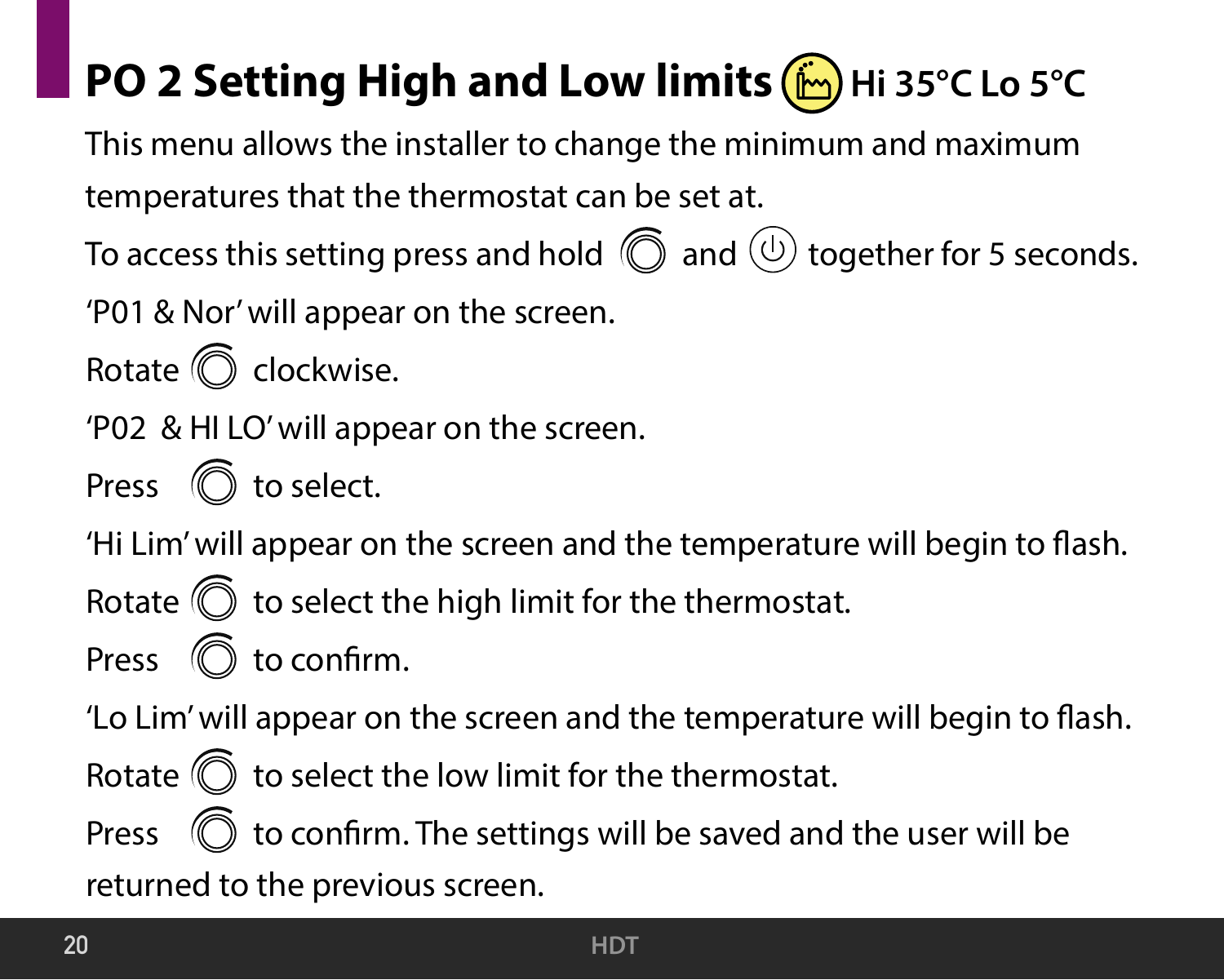# **P03 – Hysteresis HOn and HOff (** $\bigcirc$ **)** HOn 0.4°C HOff 0.0°C

This menu allows the installer to change the switching differential of the thermostat when the temperature is rising and falling.

To access this setting press and hold  $\textcircled{a}$  and  $\textcircled{b}$  together for 5 seconds. 'P01 & Nor' will appear on the screen.

Rotate  $\binom{2}{1}$  clockwise until 'P03 & HOn' appears on the screen. Press  $\circled{}$  to select.

'HOn' will remain on the screen and the temperature will begin to flash. Use  $\bigcirc$  to select the 'HOn' temperature, press  $\bigcirc$  to confirm. 'HOff' appears on the screen and the temperature will begin to flash. Use  $\bigcirc$  to select the 'HOff' temperature, press  $\bigcirc$  to confirm. Press  $\bigcirc$  to confirm.

The settings will be saved and the user will be returned to the previous screen.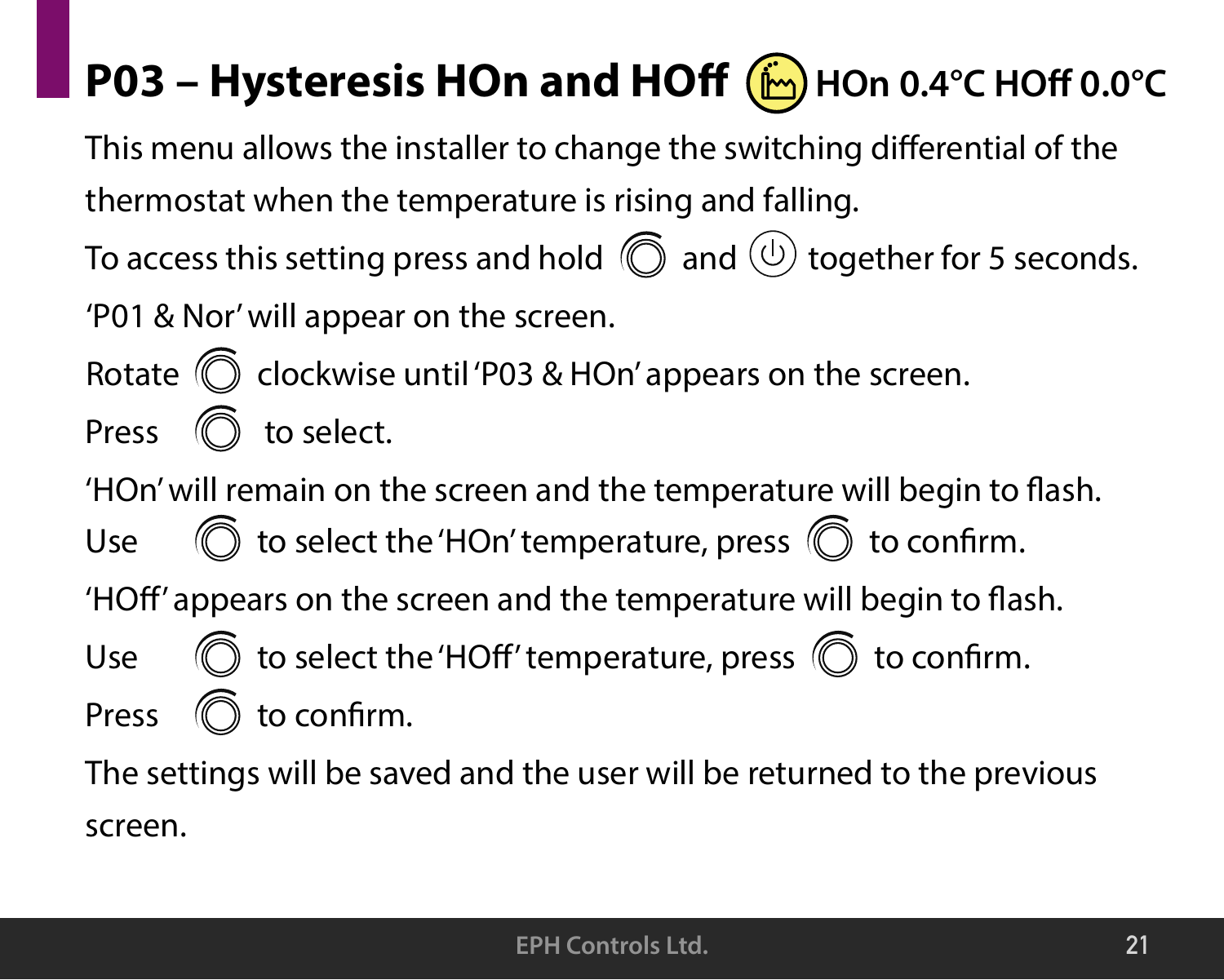## **P04 – Calibration**

This menu allows the installer to calibrate the temperature of the thermostat.

To access this setting press and hold  $\textcircled{a}$  and  $\textcircled{b}$  together for 5 seconds.

'P01 & Nor' will appear on the screen.

Rotate  $\widehat{\mathbb{O}}$  clockwise until 'P04 & CALI' appears on the screen.

Press  $\bigcirc$  to select.

Current actual temperature will flash on the screen.

Rotate  $\widehat{\mathbb{C}}$  clockwise or anti clockwise to calibrate the temperature. Press  $\bigcirc$  to confirm the temperature.

The current temperature will be saved and the user will be returned to the previous screen.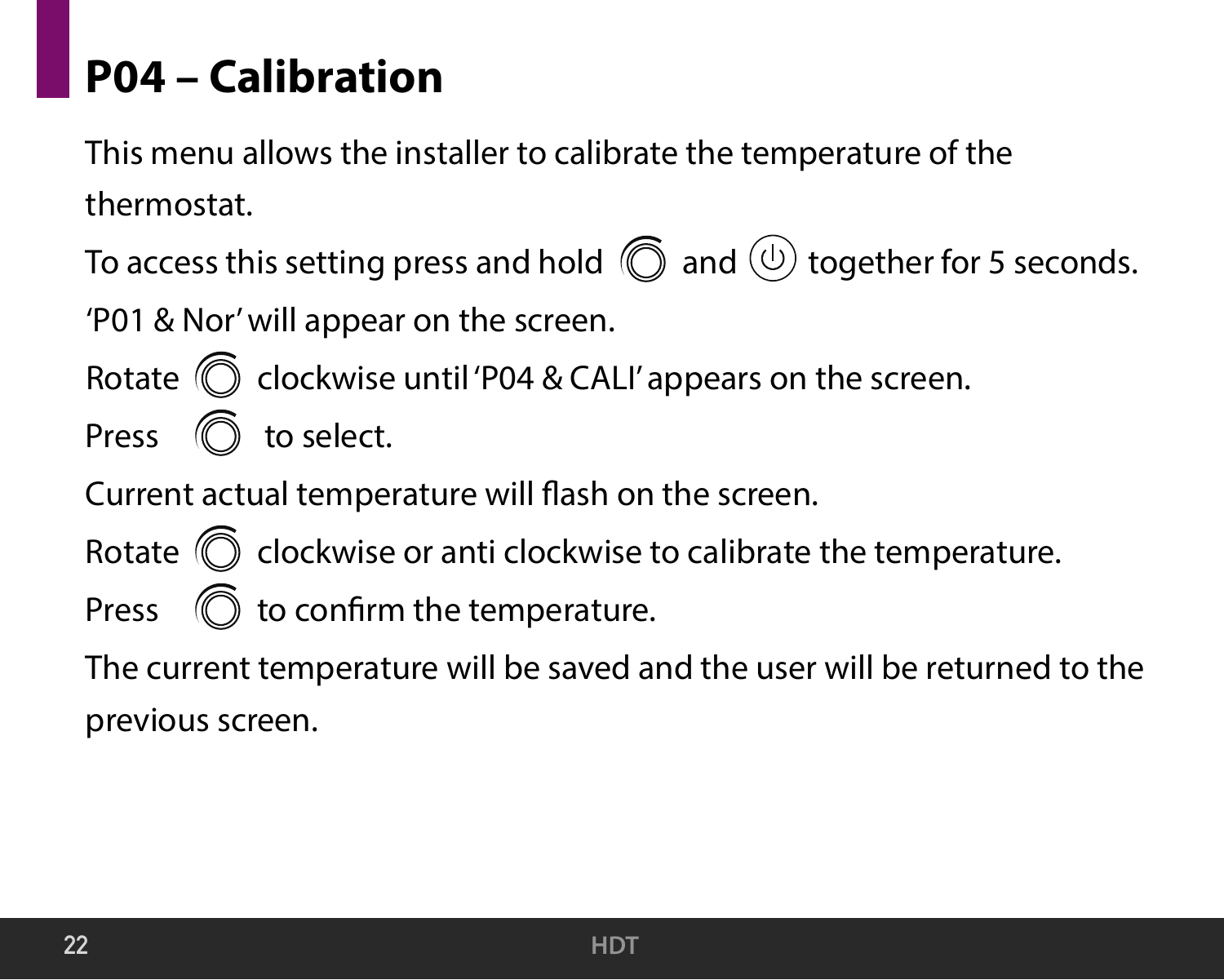# **P05 – Setback Mode**  $\left(\begin{matrix} m \\ m \end{matrix}\right)$  **(0.0°C / Off)**

- \* To use the thermostat in Setback mode, please refer to page 6 of this guide.
- \* Setback functionality can only be used in conjunction with a Programmer / Timeswitch.

When the thermostat is operating in Setback mode, it will operate to a reduced temperature based on the input set by the installer in this menu. This is factory set to  $0^{\circ}$  (off) and must be activated by the user to enable this function.

To access this setting, press and hold  $\textcircled{C}$  and  $\textcircled{0}$  together for 5 seconds. 'P01 & Nor' will appear on the screen.

Rotate  $\bigcirc$  clockwise until 'P05 & Sb' appears on the screen. Press  $\bigcirc$  to select.

Setback temperature will begin flashing on the screen.

$$
\text{Rotate} \ \textcircled{} \ \text{to set the Setback temperature.}
$$

Press  $\bigcirc$  to confirm.

The setback temperature will be saved and the user will be returned to the previous screen. When in Setback mode 'SB' will appear on the screen.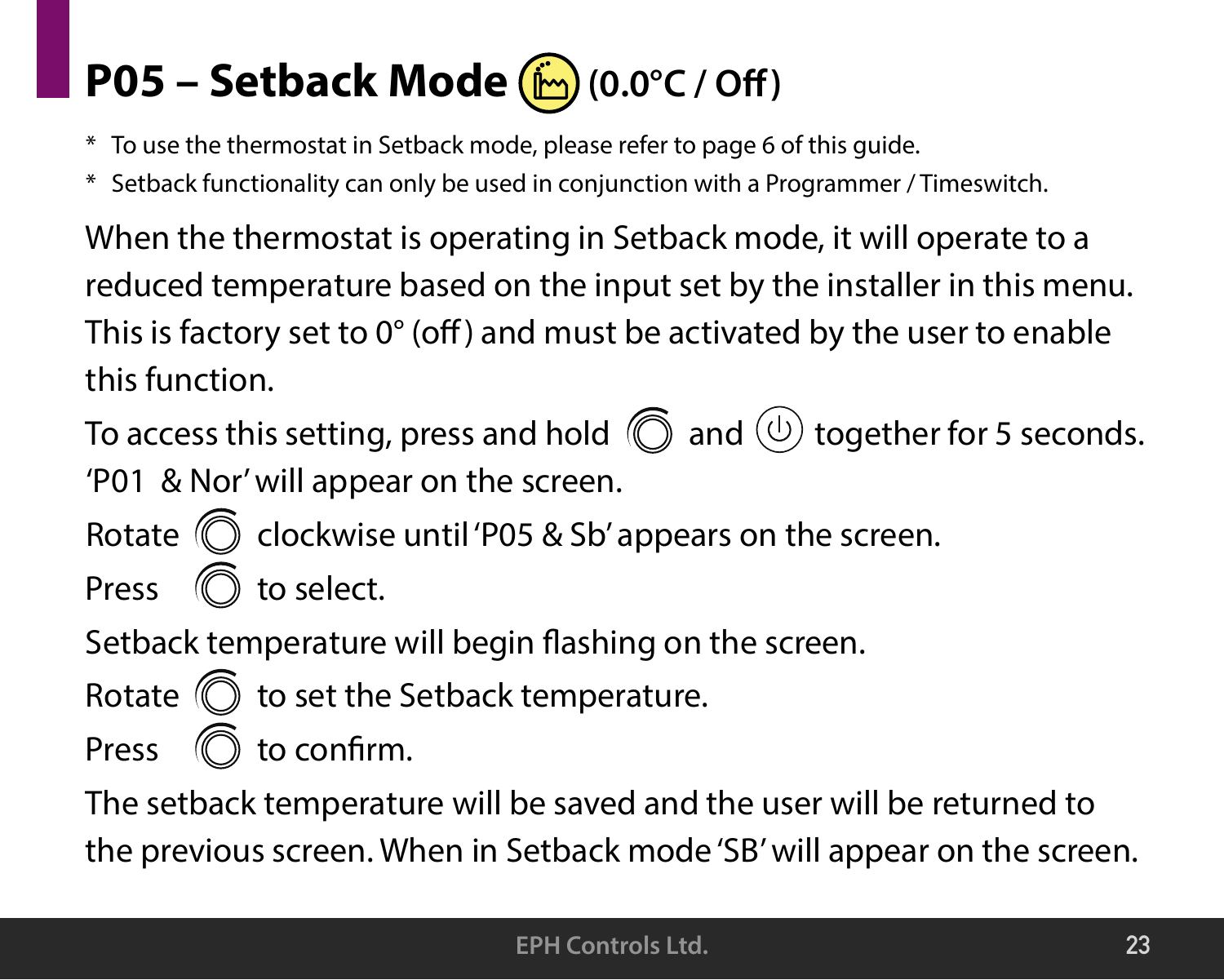# **P06 – Frost Protection** (**b**) On

Frost protection is built into this thermostat, it is pre fixed to  $5^{\circ}$ C and is not adjustable.

It will only be activated when the thermostat is in the standby mode and the temperature drops below 5°C.

To access the setting, press and hold  $\textcircled{C}$  and  $\textcircled{0}$  together for 5 seconds.

'P01 & Nor' will appear on the screen.

Rotate  $\widehat{\mathbb{C}}$  clockwise until 'P06 & Fr' appears on the screen.

- Press  $\bigcirc$  to confirm.
- Rotate  $\widehat{\mathbb{O}}$  to switch between ON and OFF.

Press  $\bigcirc$  to confirm selection.

The setting will be saved and the user will be returned to the previous screen.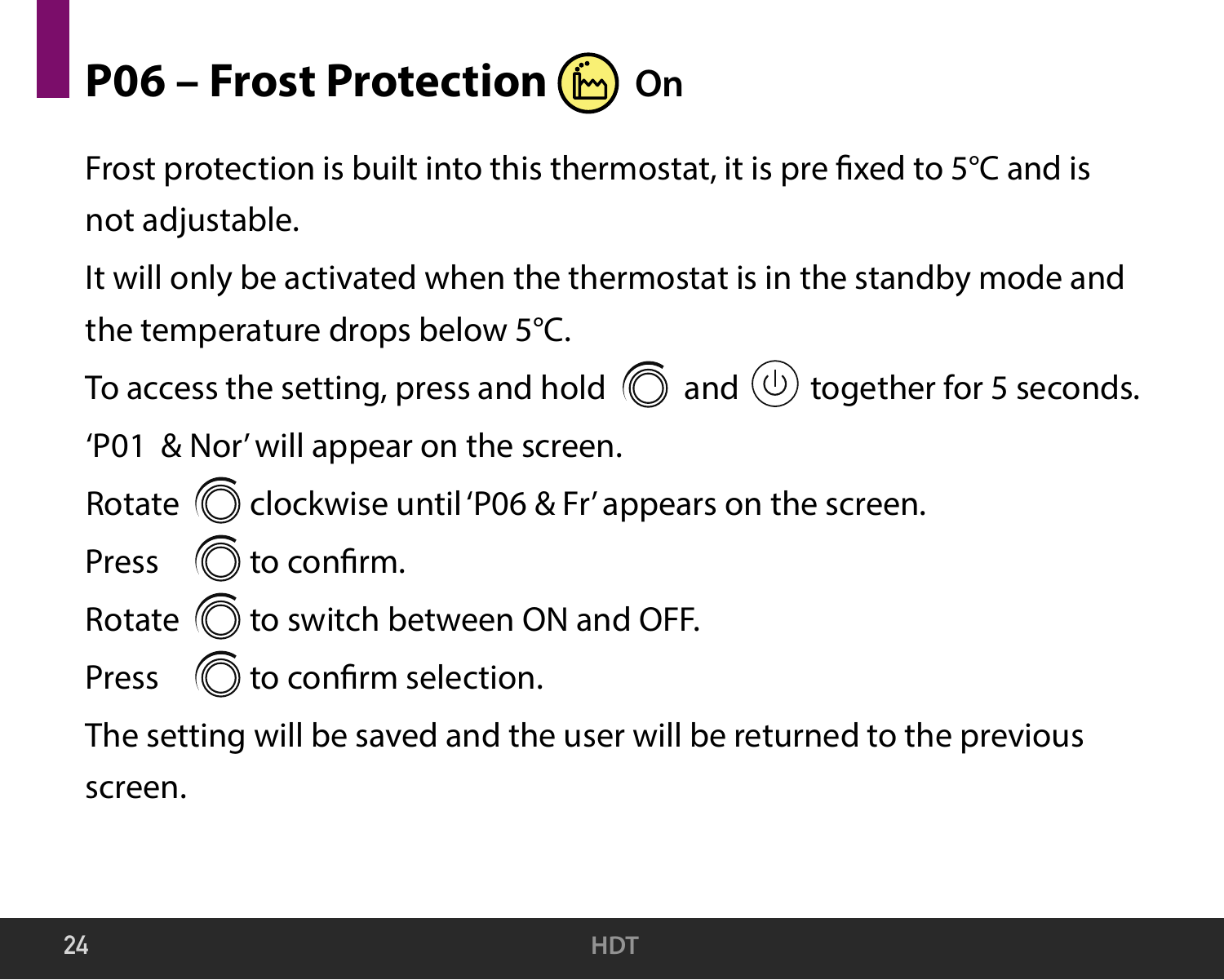## **Resetting the Thermostat**

To reset the thermostat to factory settings, locate the reset button on the left hand side of the thermostat. Press the reset button and release it.

'rst' will appear on the screen and 'nO' will flash.

Rotate  $\bigcirc$  clockwise.

'rst' will remain and 'YES' will flash on the screen.

Press  $\bigcirc$  to confirm.

The thermostat will restart and revert to its factory defined settings.